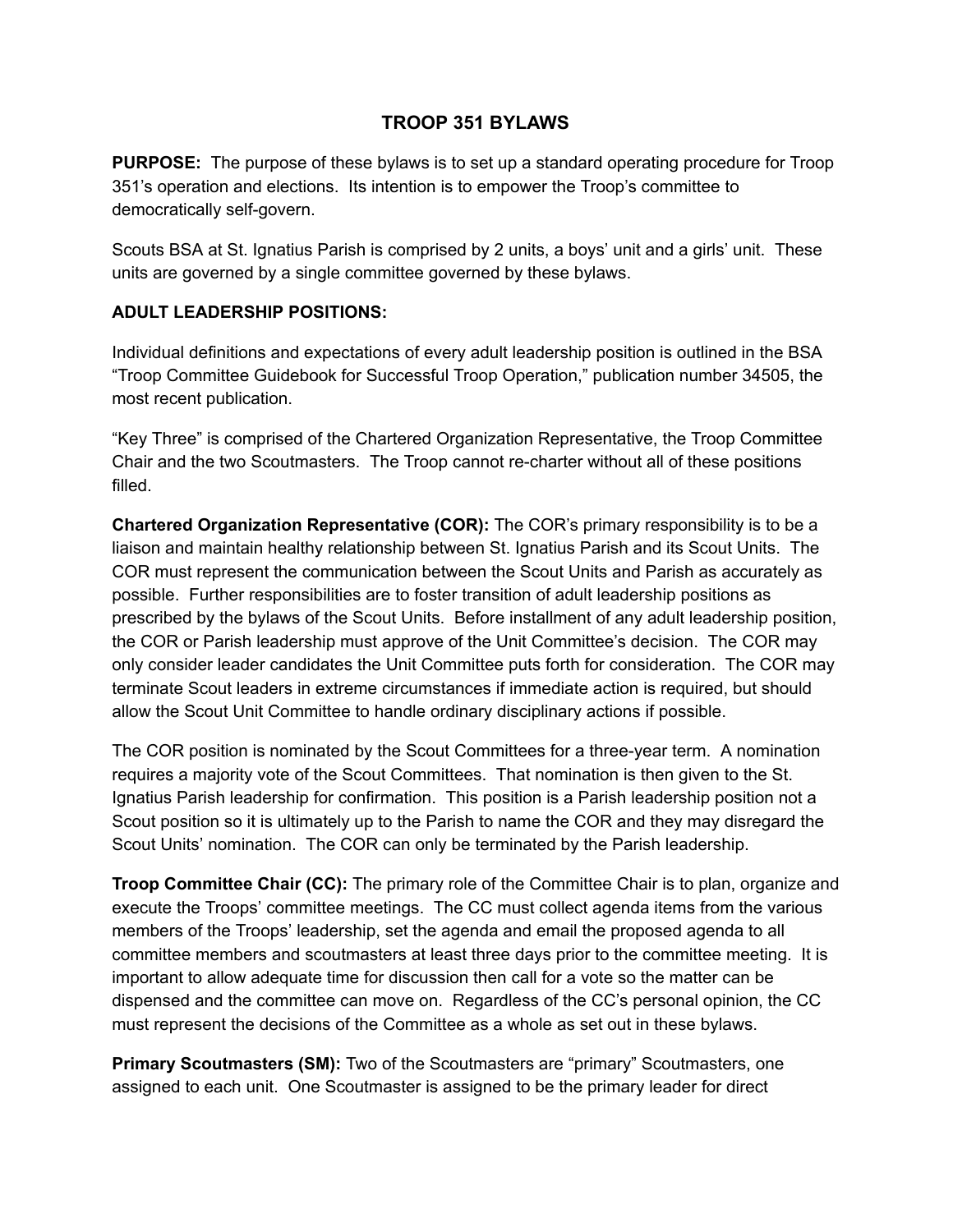youth-leaders and program of the combined units. The other "primary" Scoutmaster is assigned responsibilities determined by the entire Scoutmaster corps.

**Scoutmasters (both primaries and assistants):** The primary role of the Scoutmasters is to supervise and foster the development of youth leaders at Troop functions. The Scoutmasters must follow all BSA policies and ensure that necessary adult supervision is present as outlined by the Guide to Safe Scouting. The Scoutmasters must remember that leadership does not happen overnight. The Scoutmasters needs to assist and mentor the SPL and other youth leaders and gradually enable them to become more self-sufficient as their leadership skills grow. The Scoutmasters must assist the SPLs in conducting a quality program for the Troop. Additional roles of the Scoutmasters are to assist in teaching and signing off on scout skills/advancement, perform Scoutmaster Conferences, and be a positive role model for the Troops' scouts.

**Troop Committee:** The Troop Committee comprises the voting members of the Troops' adult leadership. The Committee's primary role is to support the Scoutmasters with the program, approve an annual budget, implement and enforce the policy of the Troop. "At large" Committee Members are voting Members of the Troop Committee, registered with the BSA as a Member of the Committee, with no specific job description.

## **ELECTION OF ADULT LEADERSHIP POSITIONS:**

Assistant Scoutmasters are named by the primary Scoutmasters after consulting with the Troop Committee. Before installment of the position, the COR or Parish leadership must approve of the Scoutmasters' decision. Training for Assistant Scoutmasters must be completed within six months of their installment. The committee can block installment of an individual as an Assistant Scoutmaster by a majority vote. Assistant Scoutmasters can be terminated by the unanimous decision of the primary Scoutmasters, by a super-majority vote of the Troop Committee, or by the COR in extreme circumstances.

All other positions, primary Scoutmasters and all Troop Committee positions; are elected by the Troop Committee for a three-year term. The nominations in these positions should have the appropriate training for the position they are being considered for, prior to the vote. The nomination must have a majority vote of the Troop Committee and the committee must have a quorum. Before installment of the position, the COR or Parish leadership must approve of the Committee's decision if the registered member's BSA position code changes. These positions can only be terminated by a super-majority vote of the Troop committee with a quorum, OR by the COR in extreme circumstances. Position-specific training must be completed within six months of installment. Primary Scoutmasters and the Committee Chair cannot be spouses.

All Troop positions are filled for a three-year term at the October committee meeting. All positions may be elected to multiple terms but must be installed by the committee every three years. Committee elections take place at the October committee meeting and installed at the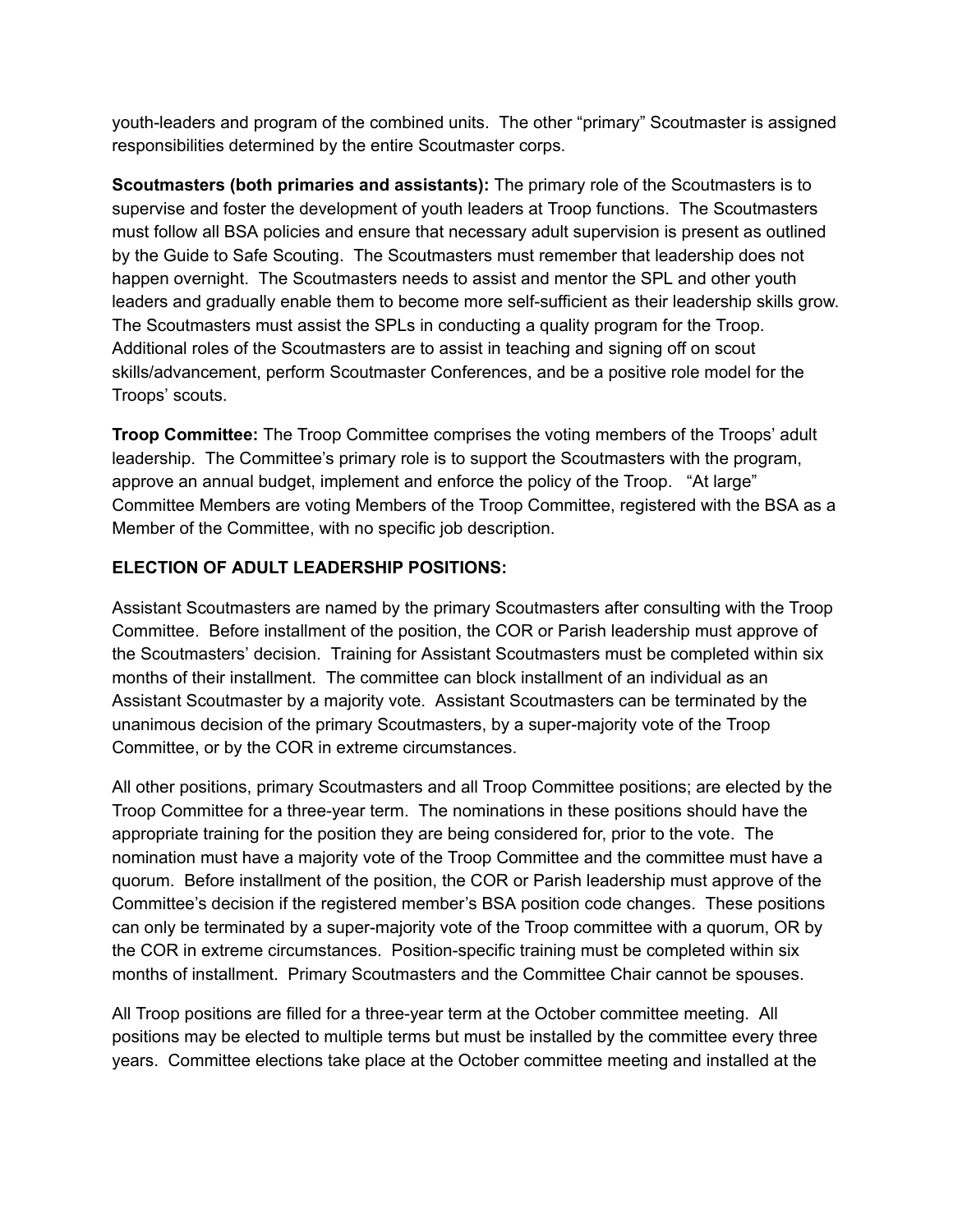next Court of Honor. It is important that the Committee Chair ensures that the October committee meeting has a quorum. Exceptions can be made for vacant positions.

Vacant positions are positions made vacant by an adult leader resigning before the end of their term or if the position was not filled at the time of recharter. Vacant positions can be temporarily filled by a majority vote of the Troop Committee and does not require a quorum. In this situation the member only fills that position until the next October committee meeting and may be formally installed at that time. The three-year term for their service does not start until they are formally installed. Example: "Sally" would like to fill a vacant position as Training Coordinator in April. She can fill that position with a majority vote of the attending Troop Committee members at the April committee meeting. In October, if she would like to continue, she must be affirmed by the majority of the Troop Committee with a quorum in order to begin a three-year term.

## **OCTOBER COMMITTEE MEETING**

Annually, the Troop Committee must review these bylaws and amend or reaffirm. The Committee must review the Troop's Code of Conduct Agreement and Financial Agreement and amend or reaffirm. Changing or reaffirming these bylaws and agreements requires a majority vote with a quorum. If the bylaws or agreements are altered, the Troop Committee must notify its membership and families where they can review these changes.

## **TEMPORARY SUSPENSION OF THE BYLAWS**

Only in extreme circumstances, the Troop Committee can elect to temporarily suspend requirements set forth in its bylaws with a supermajority vote. Example: If a Scoutmaster position is unexpectedly made vacant and there are no acceptable, trained candidates, the Committee may elect to temporarily suspend the training requirement for this one situation to fill the post. This suspended requirement is isolated to this one circumstance and should only be used if the position is absolutely necessary for the function of the Troop. Position-specific training must be completed within the first six months of a members term.

For the purpose of initially implementing these bylaws, the Troop Committee will conduct elections on July 14, 2014. Immediately following the Committee meeting, the CC will deliver the results to the COR or parish leadership. After the COR or parish leadership considers and approves the election results, all adult leadership positions will be terminated and members will be installed into their new position.

Financial and Program bylaws will be developed and implemented with the new Committee. The new Committee will make this a priority on its agenda.

#### **COMMITTEE MEETINGS:**

**Date and Location:** Committee Meetings are scheduled and date published on the troop calendar at least two-weeks in advance, meeting time is 7:00pm, location to be announced the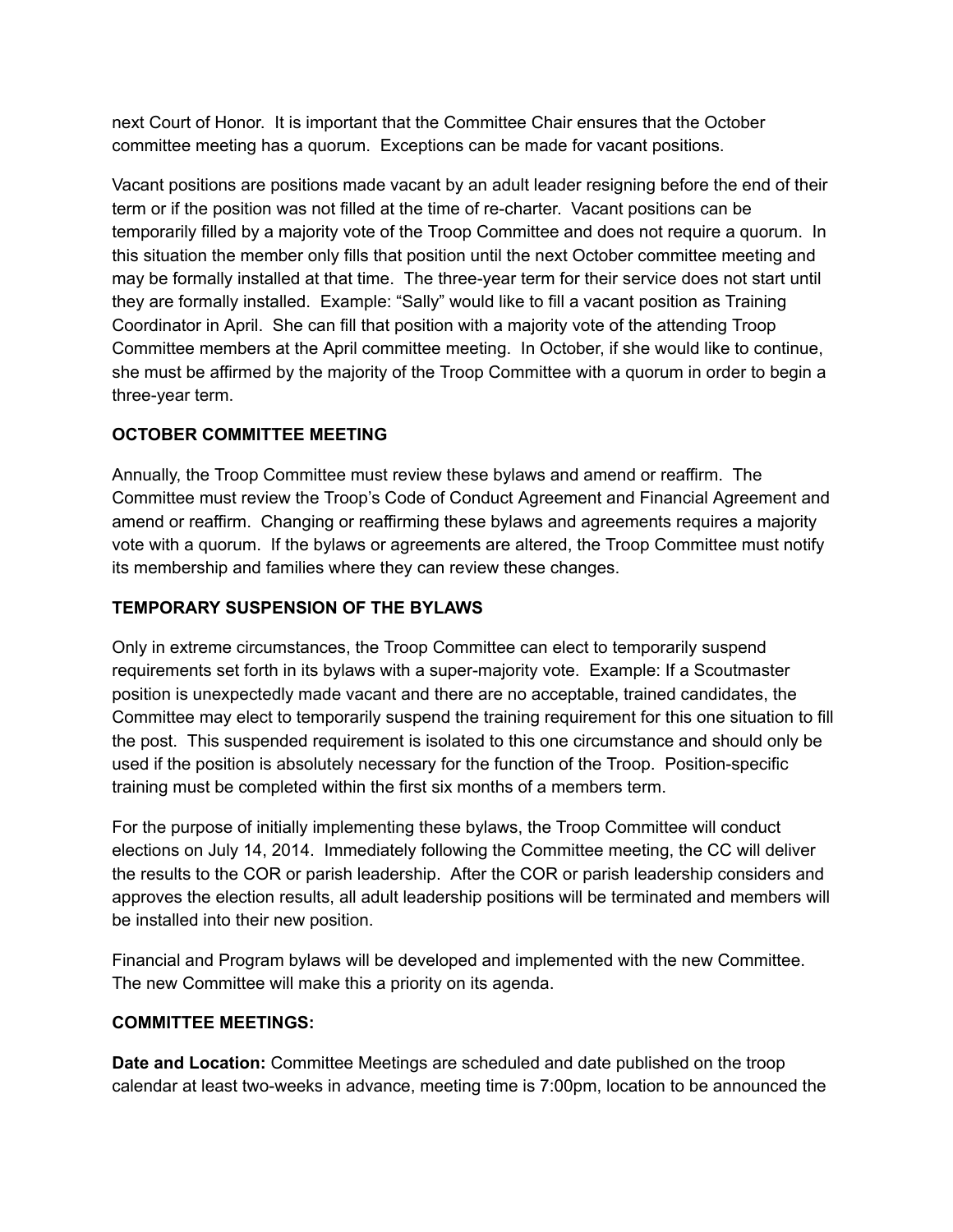Sunday before the meeting. The Committee may call additional Committee meetings at its own discretion. If the Parish has a conflict with the Committee Meeting's location or time, the CC may move or change the time of the Committee Meeting.

**Agenda:** A plan for all Committee Meetings. The CC should do his/her best to email the most up-to-date agenda three days prior to the Committee Meeting. The agenda is not "set" until approved by the Committee at the beginning of the Committee Meeting. All votes requiring a quorum must be included on the agenda. Agenda items may be added to the agenda throughout the meeting at the discretion of the Committee, however, a topic requiring a quorum cannot be added unless there is a quorum present to approve adding it to the agenda.

**Attendance:** Committee Meetings are open to all parents, adult leadership of Troop 351 and St. Ignatius Parish.

**Voting Members:** Only registered members of the committee may vote with the exception of the scoutmaster who is designated by the scoutmaster corp. as responsible for equipment who may vote on motions pertaining to equipment. Voting members temporarily lose their voting privilege if they do not attend a minimum three committee meetings in the prior six months that they are a member. That voting privilege is suspended until the required attendance threshold is reestablished. All scoutmasters and parents/family are encouraged to attend the committee meetings. Even though non-committee members may not vote, their input is vital to the success of the Troop and anyone may make motions for the Committee to consider. At the October 10, 2018 committee meeting, voting privileges are extended to the registered members of the Explorer committee.

#### **DEFINITIONS:**

Scoutmaster corps: The entire group of Scoutmasters, both primary and assistants, as a collective team.

"Primary" Scoutmasters: Defined as the two Scoutmasters registered with a SM position code assigned to each unit.

Majority vote: Affirmative votes of present voting members totaling over 50% of present members.

Super-majority vote: Affirmative votes of present voting members totaling over 67% of present members.

Quorum: 67% of eligible voting members must be in attendance at the beginning of the meeting in order for the committee meeting to have a quorum. Attendance and not the votes determine a quorum. Once the minimum attendance has been established and the agenda has been approved the meeting has a quorum until the conclusion of the meeting even if attendance falls below 67%. Should a member leave, their vote will be recorded as abstained.